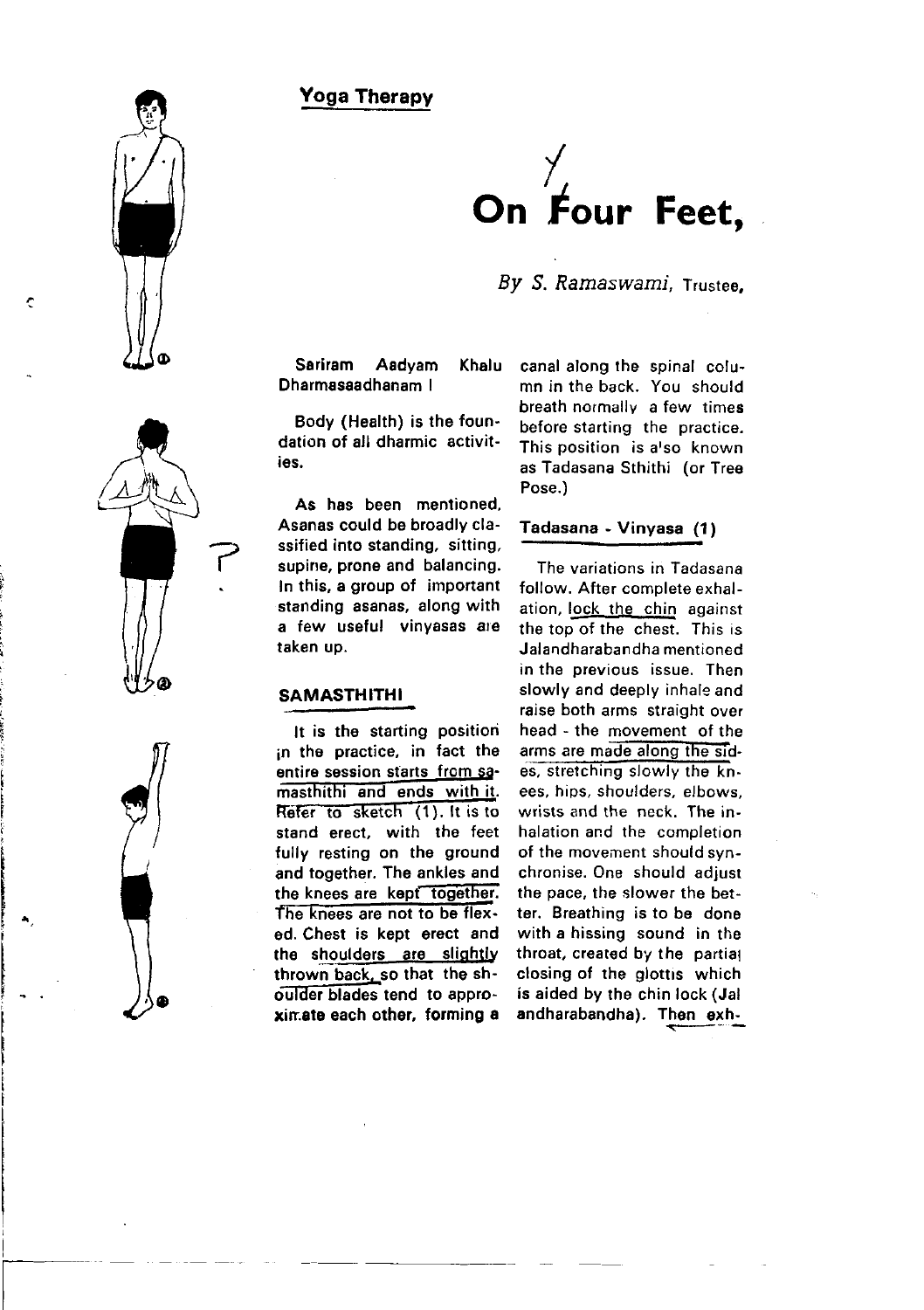# For Asanas

Krishnamachara Yoga Mandiram

aling and pressing the balls of the feet together, raise the heels as high as possible, stretching well the body, especially the ankles and calf muscles, in the process. Refer Sketch (3). One could stay in the posture for a few seconds  $(2 to 5)$ , in the beginning, while holding the breath out (Bahya Kumbhaka). Then on inhalation, bring down the heels slowly and deliberately, again synchronising with the breathing (with the hissing sound). This may be repeated 3 to 6 times.

in the beginning, many may have difficulty maintaining balance or keeping the ankles and knees together or stretching the ankle. But if one proceeds step by step.first a few centimeters - one can stay comfortably in the posture. After some time, one can stay in the stretched posture and complete a few rounds of breathing. Then exhaling get back to Samasthithi. This is a good strerching movement, especially in the morning and has a tonic effect on the muscles and joints (Sandhis). Growing children could practice to aid in increasing height.

## **TADASANA VINYASA (2)**

From Samasthithi, inhaling raise arms and interlock fingers. Then as you exhale, press the feet and bend the torso to the right side, stretching the left side of the body especially the side ribs in the process. The posture looks like a tree swaying to a heavy northerly wind. The upper body should neither stoop forward nor be pushed backward. The whole movement should be done in the vertical plane. One could stay in the posture for a few seconds, holding the breath out. Inhaling, then, return to the original position. The same movement is repeated in the opposite direction as well, so that movements act as Pratikrivas to each other. It will be good to keep the

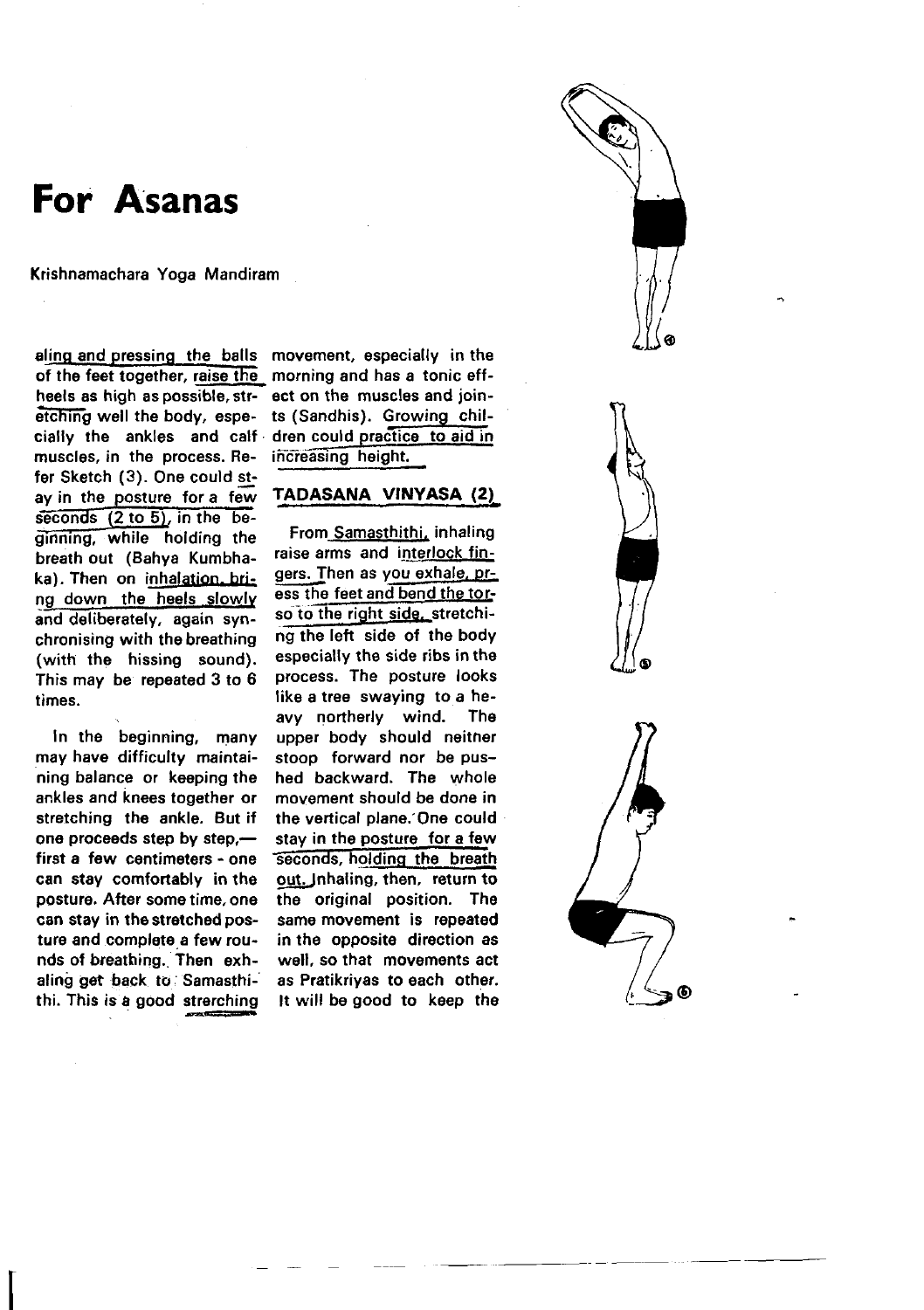





feet and knees (without bending) together all through the process. Refer to sketch  $(4).$ 

## TADASANA VINYASA (3).

From Samasthithi again with the arms raised and fingers interlocked, while exhaling twist (torsion) the upper body to the left side to the extent possible and then stretch the neck and look up. The feet position are not to be altered and the knees are also kept together. Refer to sketch (5). Stay in the posture for a few seconds and on inhalation return to the standing point, and lock the chin. The same movement is to be repeated on the other side, which also acts as a counter to the previous movement.

This Vinyasa may also be done with arms kept at shoulder level, but the head is not raised as in the previous variation. While turning right the head also is turned to the right side, along with stretched right shoulder and arm. Again there is no displacement of the feet, which point front. Instead of keeping the arms at shoulder level, yet another variation (which should not be attempted by beginners) would require keeping the palms together behind the back like saluting (Pranam). The palms' position is iilustrated in Sketch 2.



With arms raised, fingers locked and turned outward. slowly exhale, relax and flex the knees and lower the body half way through. (Sketch 6). The heels should not be raised and one should feel the stretching at the knees and not stiffen them especially the hamstrings. In this position, the thighs are parallel to the ground and the posture resembles a chair. Stay in the posture for a few seconds, then raise back to the starting point,  $\sigma A + \sigma A$ 

#### PURNA UTKATASANA

Start as for Ardha Utkatasana, but as you exhale sit down all the way, flexing fully the knees. The body should not drop forward over the knees. The arms and shoulders are stretched. The feet are fully on the ground, but not the seat (buttocks). Stav in the posture for a few seconds. Then inhale raising. pressing the heels and stretching the ankles, heels, back. shoulders and neck. Refer. Sketch 7.

There are some Vinvasas (not illustrated) which may also be tried. One is to keep the arms at shoulder and complete the movements. Another Vinvasa would reguire keeping the palm together between the shoulders in the back like saluting (Pranam), the hand position as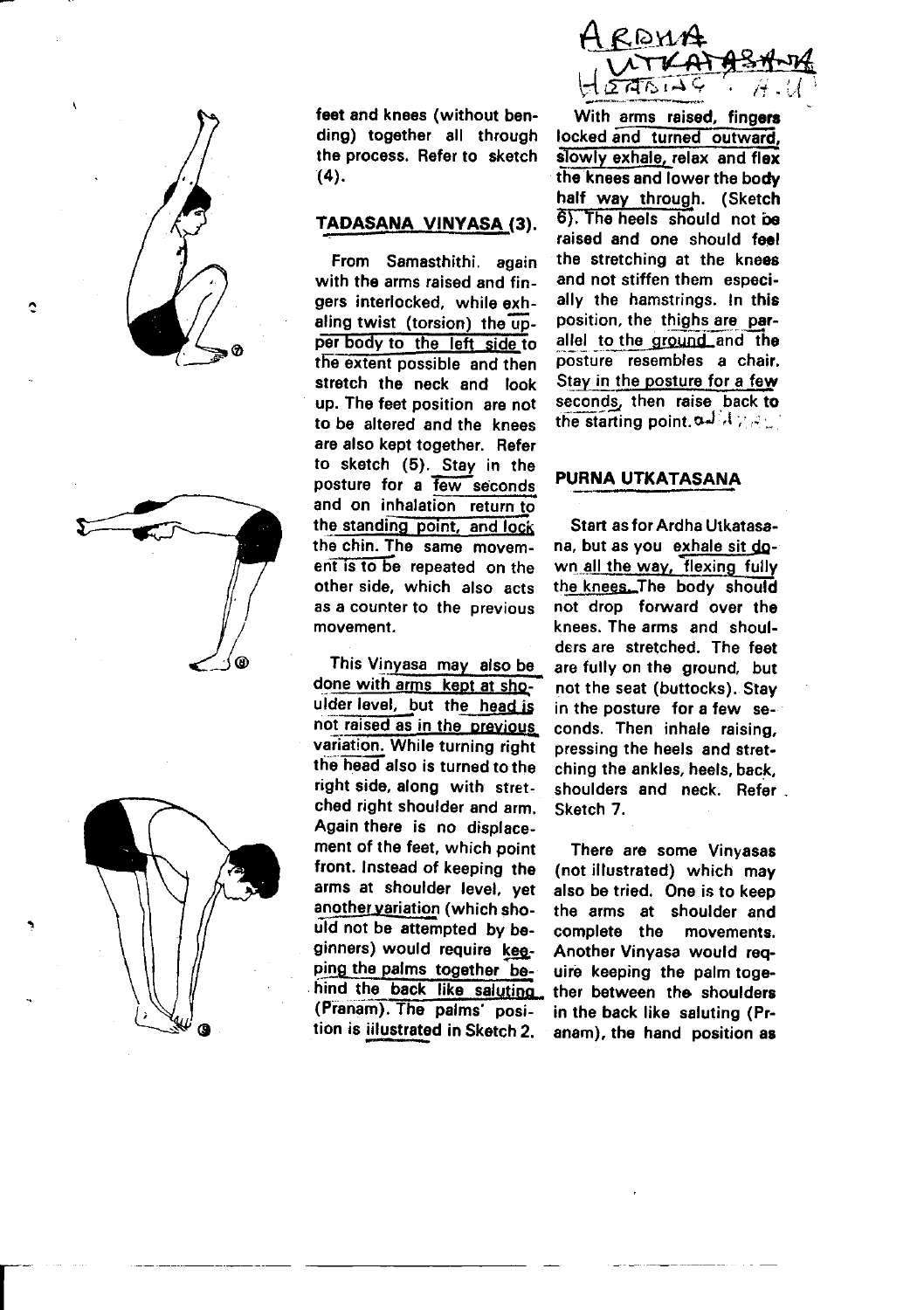shown in sketch (2). These are moro difficult vinyasas requiring some dogree of suppleness of the knees and shoulders. Extensions of this asana include variations in the position of the leg, like stretching one while keeping the other on the ground.

## ARDHA UTTANASANA

This is again done with ar- ,ms raised, fingers interlocked and turned outward. Then as you exhale, press the feet, push back the hips and bend forward with the back straight and horizontal. The knees are not to be bent. Refer Sketch (8) Then inhaling come up to original position, slightly arching the back as well. The Vinyasas in this include keeping the arms stretched at shoulder level, or with palms together on the bsck etc.

## PURNA UTTANASANA

With arms position as before, exhaling, press feet and without bending the knees, slowly bend forward and place the palms by the side of the feet, on the groud. If it is not possible, touch the ground or hold the ankles. Then inhale and raise the head without changing the position of the palms. As you exhale, try to touch the knees with the forohead. lnhale then, as you raise to original. position. This is Purna Utta-

I

nasana or full stretching pose involving the back of the legs, hamstrings and knees, the back, neck and shoulders. You may also hold the toes with the thumb, index and middle fingers when it is known as Padangushtasana (sketch 9). There are a number of variations in this asana, pertaining to the position of hands and palms. Since this involves a considerable stretching the stubborn hamstrings and also use of  $sto$ mach muscles to stay in position. it is necessary to do a suitable counterpose. Purna Utkatasana mentioned earlier (sketch 7) could be repeated a couple of times when the hamstring and knees are relaxed, so also the lower abdomen.

### TONES UP MUSCLES

Tadasana, Uttanasana. and Utkatasana form a group of asanas. which could be a good beginning for limbering up the joints toneing up the muscles. lt is to be observed that it may not be possible to reach the final position in the beginning itself. For some, due to their physical . condition (Sarirasthithi) age and constitution, it may not be possible to do so even after considerable practice. But the benefits start accruing when one does consciously and with the right breathing and'feeling'. the stretching and stay with it fof a



#### few seconds,

The'control' against over  $d$ oing  $-$  which is to be avoided - is the breath itself. When it tends to become short, it is an indication to tho practitioner to take rest. lt can be done by returning to Samasthithi and do normal breathing. This inbuilt check is an additional advantage in our Acharva's Paddhati. Unless otherwise mentioned, breathing should be dono through throat constriction mentioned at the beginning.

## **HELPS DIGESTION**

This group of asanas especially, Utkatasana and Uttanasana helps tone up the digestive system. After some practice, when one is steady in the posture (Sthira), the Moolabandha and Uddiyanabandha (referred in the previous issue) could be tried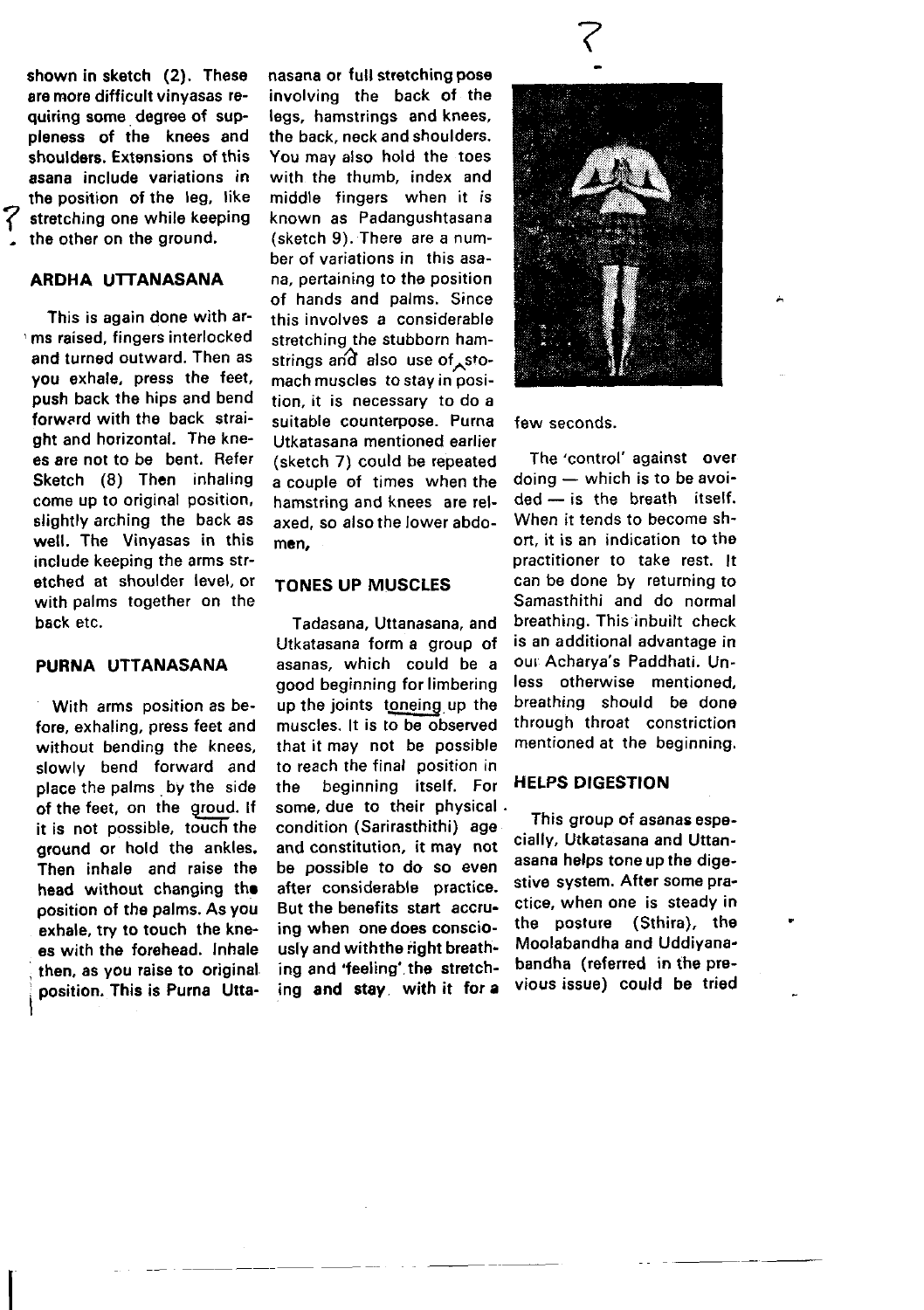especially for women,as they - avoided.<br>work on the pelvic muscles The mornings are ideally work on the pelvic muscles<br>and is useful against certain cases of menstrual disorders or before sunrise. However, cases discussed as the series of the evenings is as dyssmenorrhea. They also<br>improve the tone of the pelvic improve the tone of the pelvic better than skipping the pra-<br>muscles which will be use- ctice for the day. One should muscles which will be use- ctice for the day. One should<br>ful during labour and help not practice until three hours reduce post-natal complica- after a solid meal and half<br>tion as prolapse etc. These are an hour after intake of tion as prolapse etc. These are an hour and indicated for pregnant fluids. contra indicated for pregnant fluids.<br>women. Practice of asanas The above group is not women. Practice of asanas

 $\overline{\Gamma}$ 

after exhalation. It is good, p during menstruation is to be

suited for practice, at about<br>or before sunrise. However. not practice until three hours<br>after a solid meal and half

axhaustive of standing poetures, but are taken for simplicity and maximum advantage. There are other standing asanas with feet spread about 3' (Trikonasana Sthithi), about 5' (Prasarithapada Sthithi) and culminating in spreading the feet for over 7', when it becomes Samakona Sthithi when one sits as it were with legs apart at 180o. Well that is for the adepts I